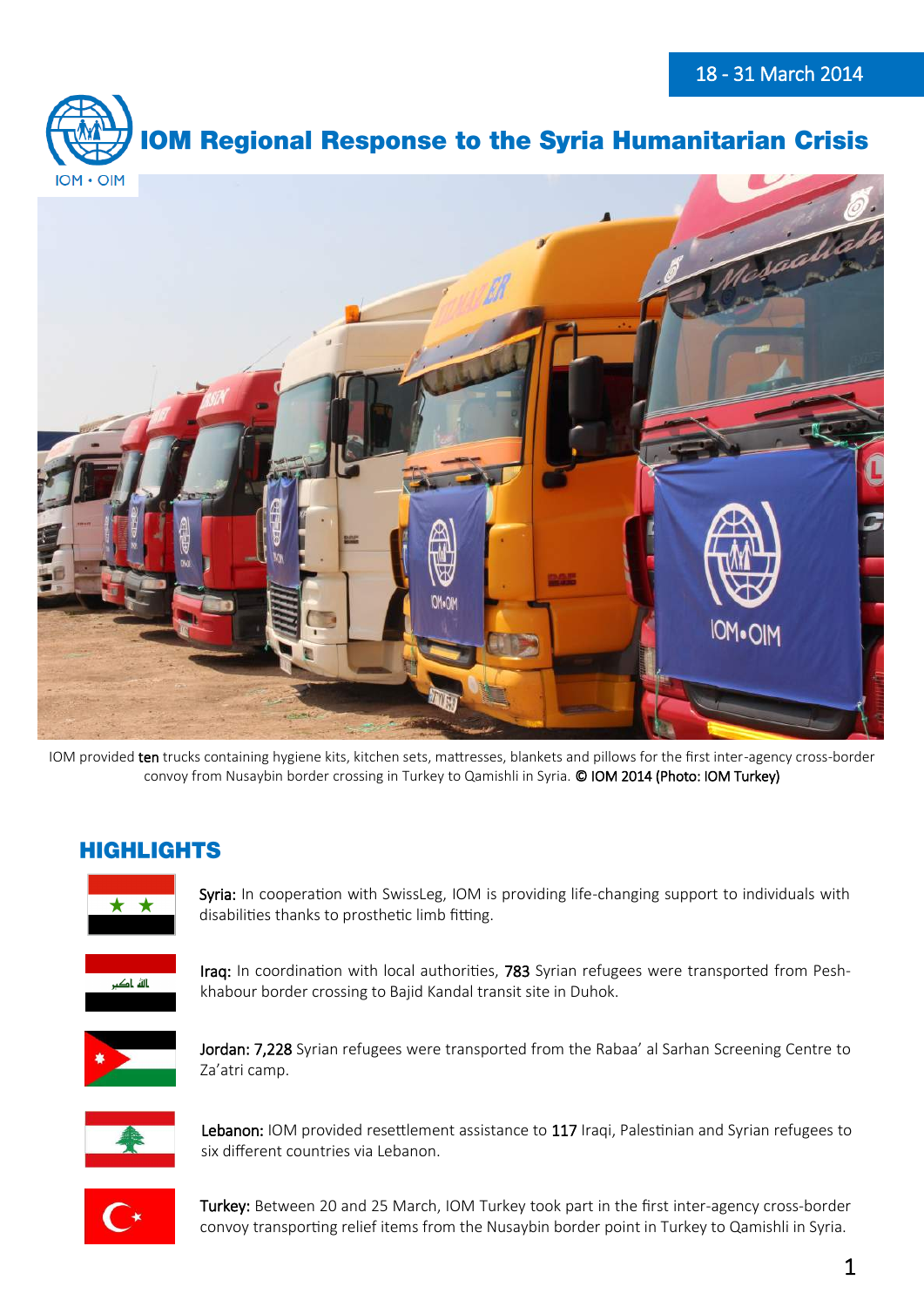

A young boy from Hama after his family received NFIs. Since the beginning of the crisis, IOM has distributed over 489,000 NFI kits. © IOM 2014 (Photo: IOM Syria)

Non-Food Item (NFI) Distribution: Between 18 and 31 March, IOM distributed 2,464 essential NFI kits containing blankets, adult and baby diapers, hygiene kits, jerry cans, socks and winter wear to 8,624 Internally Displaced Persons (IDPs) from Aleppo, Damascus, Hama, Homs and Rural Damascus; 6% of the distributions were in cross-line areas. The distributions for this period were conducted in cooperation with four local NGOs, namely Al Ihsan Charity Association, Syrian Arab Red Crescent (SARC), Social Welfare Charity Association and Syria Trust.

Additionally, on 20 March, IOM participated in a UN convoy to Rural Damascus and assisted 500 beneficiaries through the provision of NFIs.

Since the beginning of the crisis, IOM has assisted a total of 1,352,053 IDPs in 13 governorates in Syria through the provision of 489,794 NFI kits including quilts, mattresses, hygiene kits, house cleaning kits, kitchen sets, disability kits, wheel chairs, jerry cans, plastic mats, rechargeable lights, diapers, undergarments, and winterisation items.

Support to Individuals with Disabilities: IOM, in cooperation with SwissLeg, is providing support to individuals with disabilities through prosthetic limb fitting. The partnership agreement includes provision of prosthetic limbs to people in need, as well as capacity building for one IOM staff and one NGO worker from Aleppo. From 3 to 5 March, SwissLeg and IOM took measurements of 44 individuals (32 adults and 12 children) from eight governorates: As Suwayda (2), Damascus (18), Dar'a (1), Hama (1), Homs (2), Lattakia (3), Rural Damascus (14) and Tartous (3). Most beneficiaries have been amputated after gun shot, explosion, mortars, or mine injuries. In total, 47 prosthetic limbs will be manufactured in SwissLeg Amman.

Additionally, from 23 to 27 March, fitting of prosthetic limbs, as well as measurements of 25 individuals took place. A total of 69 individuals are expected to benefit from this support.



A Syrian child fitted with a prosthetic leg. © IOM 2014 (Photo: IOM

Emergency Shelter Intervention: On 27 March, IOM started shelter repair and rehabilitation works in one collective shelter in Damascus hosting 24 households (117 IDPs). IOM repair work is on-going in the extended facility of the Sport City collective shelter that currently hosts 72 households (360 IDPs).

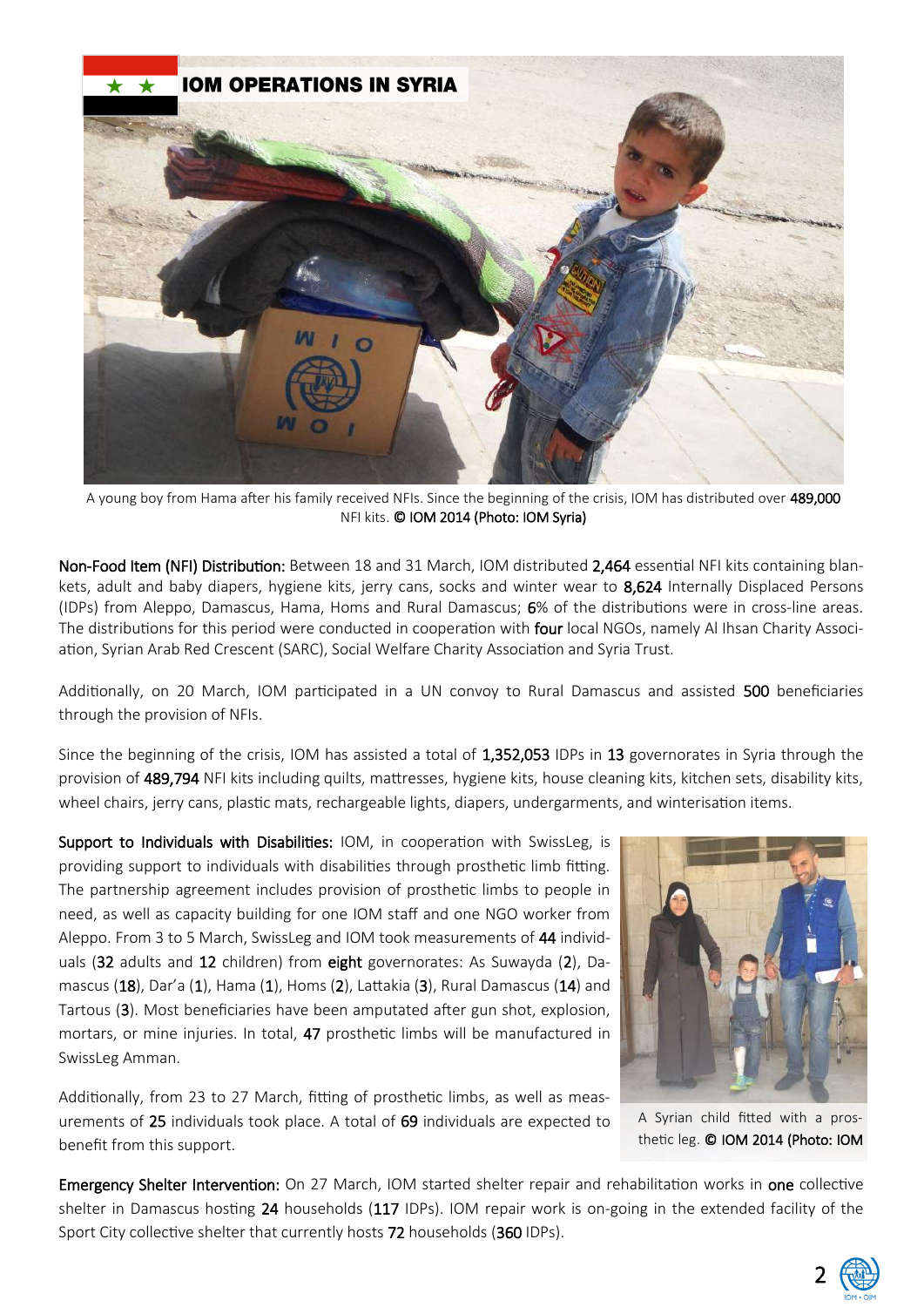### IOM SYRIA OPERATIONS cont.

Since the beginning of the crisis, 831 collective shelters have been identified of which 164 shelters have been assessed and 93 of them have been repaired and rehabilitated. In total, 36,298 IDPs have benefitted from this intervention in six governorates (As-Suwayda, Damascus, Hama, Homs, Lattakia and Rural Damascus).

Assistance for Refugees Accepted for Resettlement from Syria: During the reporting period, IOM provided resettlement assistance to 117 refugees (65 women and 52 men, including 21 children) of Iraqi, Palestinian and Syrian origins travelling to Canada (47), Romania (27), the United States of America (27), Australia (12), Sweden (3) and Denmark (1). The refugees travelled by road from Damascus to Beirut, and then flew out of Rafic Hariri International Airport.

IOM has prepared land and air transportation for 185 refugees to resettle to Australia, Canada, Finland, Netherlands, Switzerland and the United States of America in the upcoming weeks.

Since the beginning of the crisis, IOM has provided resettlement assistance to 17,172 refugees who have been resettled in 17 countries: Australia, Austria, Canada, Denmark, Finland, France, Germany Ireland, Netherlands, New Zealand, Norway, Romania, Swaziland, Sweden, Switzerland, United Kingdom and the United States of America.

Mental Health and Psychosocial Support (MHPSS): Monthly supervision and follow-up sessions are being organized in Damascus for SOS caregivers trained on non-violent communication in December 2013. A supervision session was conducted on 26 March, where participants gave their feedback regarding modifications, challenges and lessons learned.

After receiving Training of Trainers in August 2013,15 NGO professionals from Aleppo, Homs, Lattakia and Tartous continue to conduct trainings for front-line workers of local organizations. During the reporting period, 115 front-line workers from Aleppo (30), Homs (22), Lattakia (35) and Tartous (28) benefitted from the trainings on NFI and food distribution as well as health care services in their governorates.



Syrian and Lebanese professionals participating in the second module of IOM's Master's Degree course on Psychosocial Support and Dialogue. © IOM 2014 (Photo: IOM Syria)

Twenty-nine Syrian professionals working inside Syria along

with six Lebanese professionals are participating in IOM's Master's Degree course on 'Psychosocial Support and Dialogue' organized in collaboration with the Lebanese university. From 21 to 23 March, the participants attended the second module on "Psychosocial Assessment in Emergency settings."

Since the beginning of the psychosocial program, IOM has trained 784 professionals and community workers in MHPSS. In particular, 102 shelter managers were trained in MHPSS considerations in the daily running of shelters for the displaced, 27 artists and psychosocial professionals in art-based interventions, 15 professionals on ToT for frontline workers, 529 front-line workers on supportive communication and psychological first aid, 63 community workers and volunteers on non-violent communication, and 48 SOS caregivers on psychosocial support to children in emergency and displacement. Since June 2013, the project has reached over 145,000 indirect beneficiaries.

Counter-Trafficking Awareness-Raising Workshop: During the last two weeks of March, IOM conducted three countertrafficking workshops targeting various groups. From 16 to 18 March, IOM held a counter-trafficking awarenessraising workshop in Damascus for 35 employees from ministries involved in counter-trafficking. The aim of the workshop was to encourage networking between the relevant ministries. The second workshop was conducted from 23 to 25 March for 35 participants from the National Committee to Combat Counter-trafficking. IOM conducted another workshop in Damascus on the role of forensics in counter-trafficking from 26 to 27 March. This workshop was attended by 40 participants.

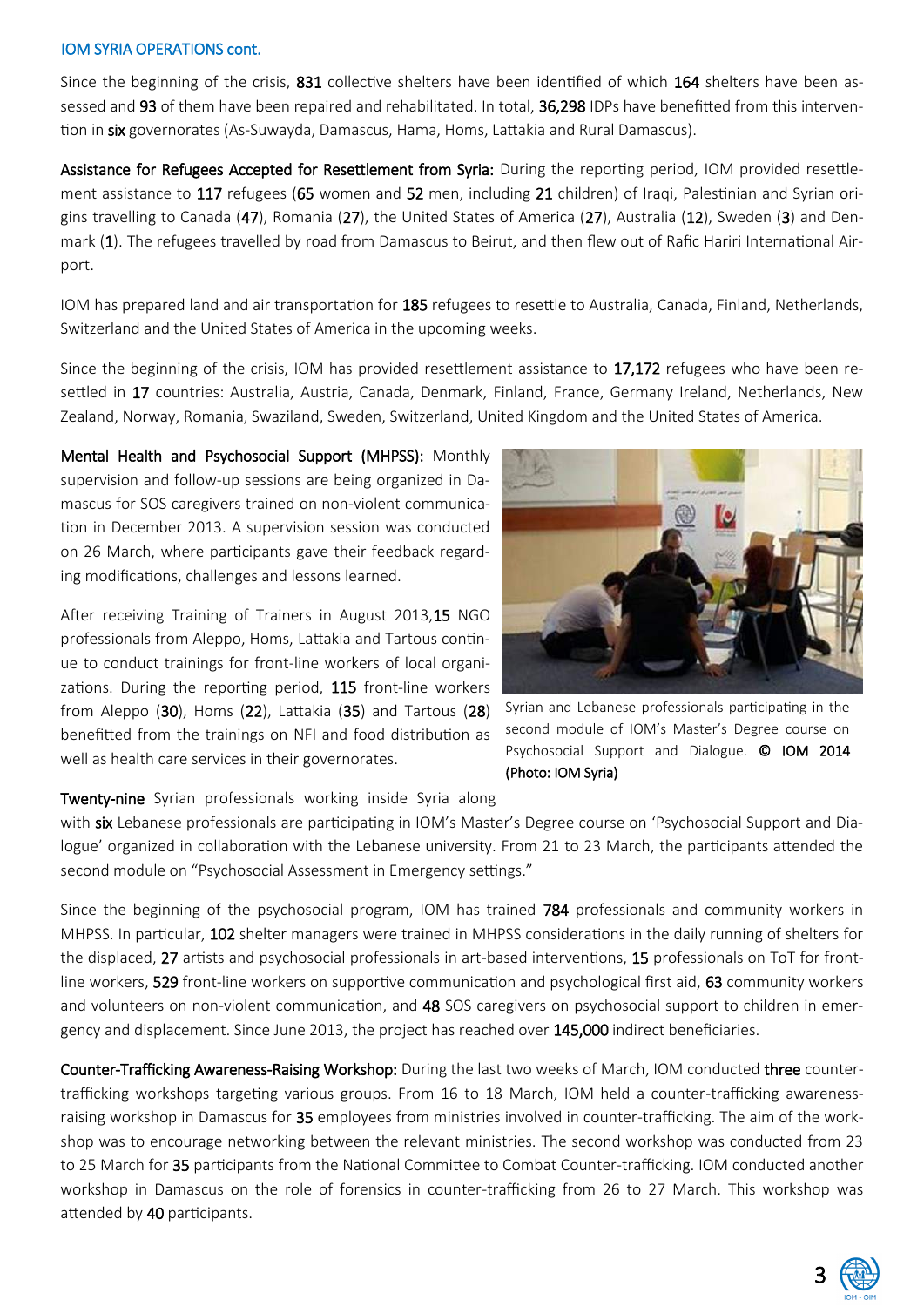#### IOM SYRIA OPERATIONS cont.

Since the beginning of the crisis, IOM trained 445 professionals and community workers on the issue of countertrafficking to enhance protection of vulnerable groups and specialized services needed for victims of trafficking.



Cultural performance in Basirma camp for International's Women Day. © IOM 2014 (Photo: IOM Iraq)

Transportation Assistance to Syrian Refugees to reach Camps and Transit Sites: In coordination with local authorities, IOM facilitates the safe and orderly movement of Syrian refugees between borders, transit sites, and camps. On March 27, 783 Syrian refugees were transported from Peshkhabour border crossing to Bajid Kandal transit site in Duhok.

Since mid-July 2013, IOM has transported 59,368 Syrian refugees within Iraq.

Celebrating International Women's Day: IOM in partnership with the UN, NGOs and local government authorities, marked International Women's Day by hosting events across Iraq. Two festivities were held in Darashakran and Basirma camps in the north. Displays of art, music, and dancing expressed the talent, creativity, and resilience of the women who have braved and continue to brave hardship in their daily lives. More information on the activities can be found here: http:// iomiraq.net/article/0/inspiring-change

Livelihood assistance: On-the-Job Training (OJT) is underway in Basirma and Darashakran camps. Ten Syrian refugee women in Basirma camp are enrolled in folk dancing OJT, 34 Syrian refugees in Darashakran camp, are enrolled in drawing courses (14 individuals) and handicraft courses (20 individuals). Those involved in the drawing and handicraft courses participated in events for International Women's Day.

On 20 March, two vocational training courses were completed in Darashakran camp; 40 beneficiaries graduated from a sewing course, and 19 beneficiaries graduated from a plumbing course. Upon completing the course, individuals were given a toolkit to help them utilize their newly acquired skills.

Since the beginning of the crisis, 1,359 beneficiaries have benefitted from IOM's livelihood assistance.

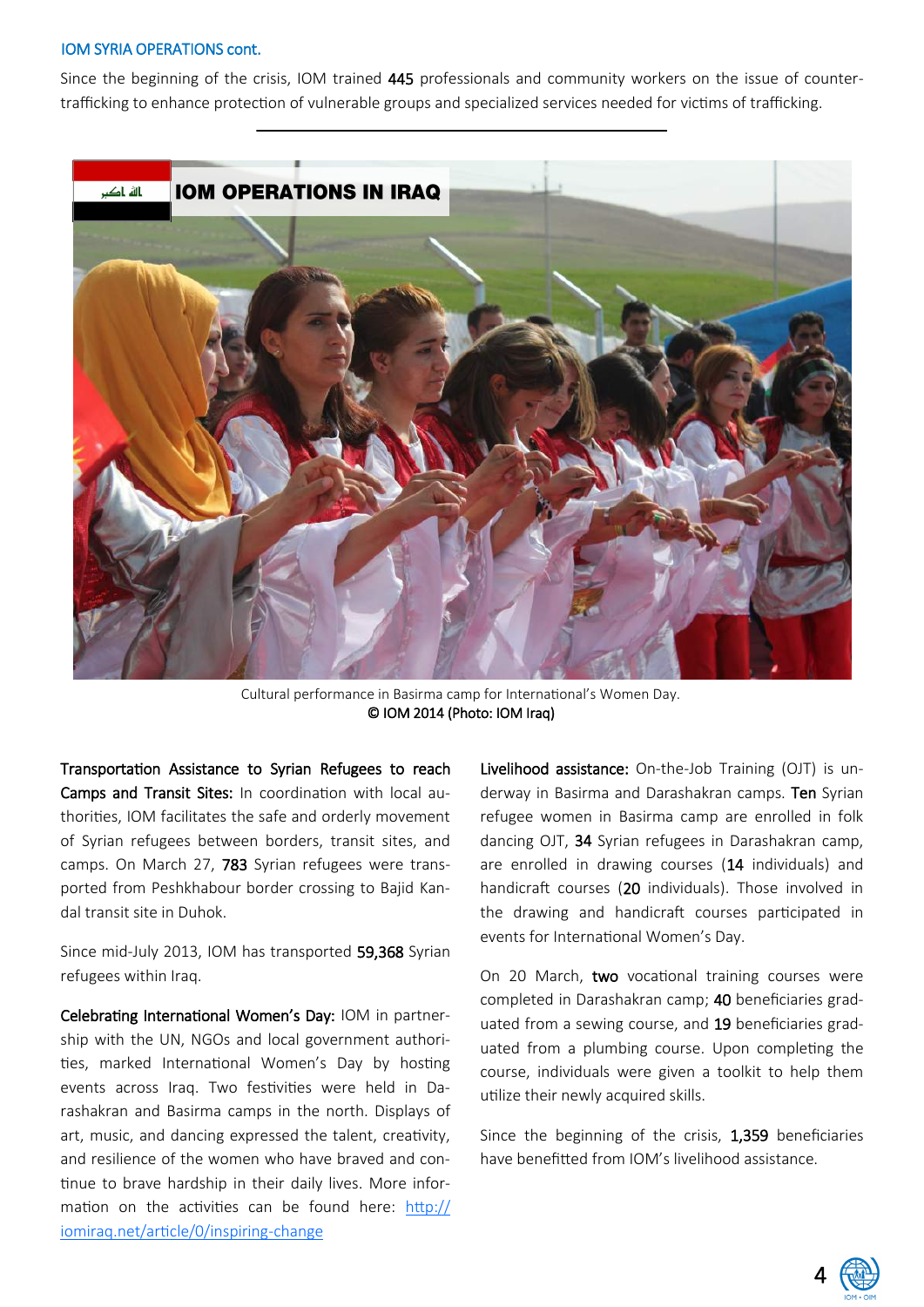

## **IOM OPERATIONS IN JORDAN**

Emergency Transportation of Refugees: During the reporting period, 7,228 Syrian refugees (3,828 women, 3,400 men including 4,042 children) were transported from the Rabaa' al Sarhan Screening Centre to Za'atri camp. As IOM teams continue to medically screen all arrivals to Za'atri camp, they reported that 128 individuals were identified with medical conditions requiring immediate referral for treatment.

Since transport operations began in July 2012, IOM has transported 408,667 Syrian refugees from border areas to camps. All refugees receive refreshments, hygiene kits, and shoes upon arrival at the IOM reception centre in Za'atri camp.

Immunization of New Arrivals: During the reporting period, IOM immunized 3,756 newly arrived Syrian refugees (new-born to 5-year-olds) against Polio and 4,943 refugees (6 months to 30 years) against Measles. 1,729 children (6-month to 5-year-olds) received Vitamin A supplements.

Since March 2013, 148,961 Syrian refugees have been immunized against Polio and Measles in Za'atri camp.

Tuberculosis (TB) Screening and Awareness-Raising Activities: During the reporting period, 7,487 Syrian refugees were screened and four new cases were identified. Since March 2012, IOM has confirmed 109 suspected cases and is providing directly observed therapy (DOT) and follow-up for 40 of these cases; 66 cases have completed their treatment successfully. IOM provides screening for suspected cases, DOT, and awarenessraising through a medical team consisting of six doctors and nurses, and 25 community health workers who work in the camps and urban communities.

Since March 2012, 282,459 beneficiaries have participated in TB information and awareness-raising sessions. IOM continues to work with partners and the Ministry of Health to screen for and treat active cases of TB. Since March 2012, IOM has screened 383,257 Syrian refugees.



A Syrian refugee child ahead of departure for Germany, as part of the Humanitarian Admissions Programme. © IOM 2014 (Photo: Remi Itani).

Transit Assistance to Stranded Migrants and Refugees Accepted for Resettlement from Syria: During the reporting period, IOM provided assistance to 117 Iraqi, Palestinian and Syrian refugees, who were accepted for resettlement via transit through Lebanon. They included 65 female and 52 male passengers (21 of whom were children), and travelled onward to final destinations in Australia, Canada, the Netherlands, Switzerland, Finland and the United States. Since February 2013, IOM has assisted 6.426 refugees and 1,173 stranded migrants to transit through Lebanon.

Humanitarian Admission Programme (HAP): On 31 March, 259 Syrian refugees (119 females, 140 males including 86 children and 15 infants) departed from Beirut for Germa-

ny. This was the tenth group of refugees to leave Lebanon as part of the German Government Humanitarian Admissions Programme. Since 11 September 2013, IOM has assisted 2,014 Syrian refugees to be resettled under the HAP programme.

Winterisation and Non-Food Items Distributions: Between 18 and 31 March, IOM distributed winterisation items (including monthly fuel support, as well as stoves and blankets for previously unreached households) to vulnerable Syrian refugee and Lebanese returnee households. IOM reached 349 Syrian refugee and 401 Lebanese returnee households in North Lebanon, and 547 Syrian refugee households in South Lebanon.

Shelter Assistance to Vulnerable Syrian Refugee and Lebanese Returnee Households: During the reporting period, rental subsidies were distributed to 18 Syrian refugee households in Mt. Lebanon and Beirut. To date, 1,417 Syrian

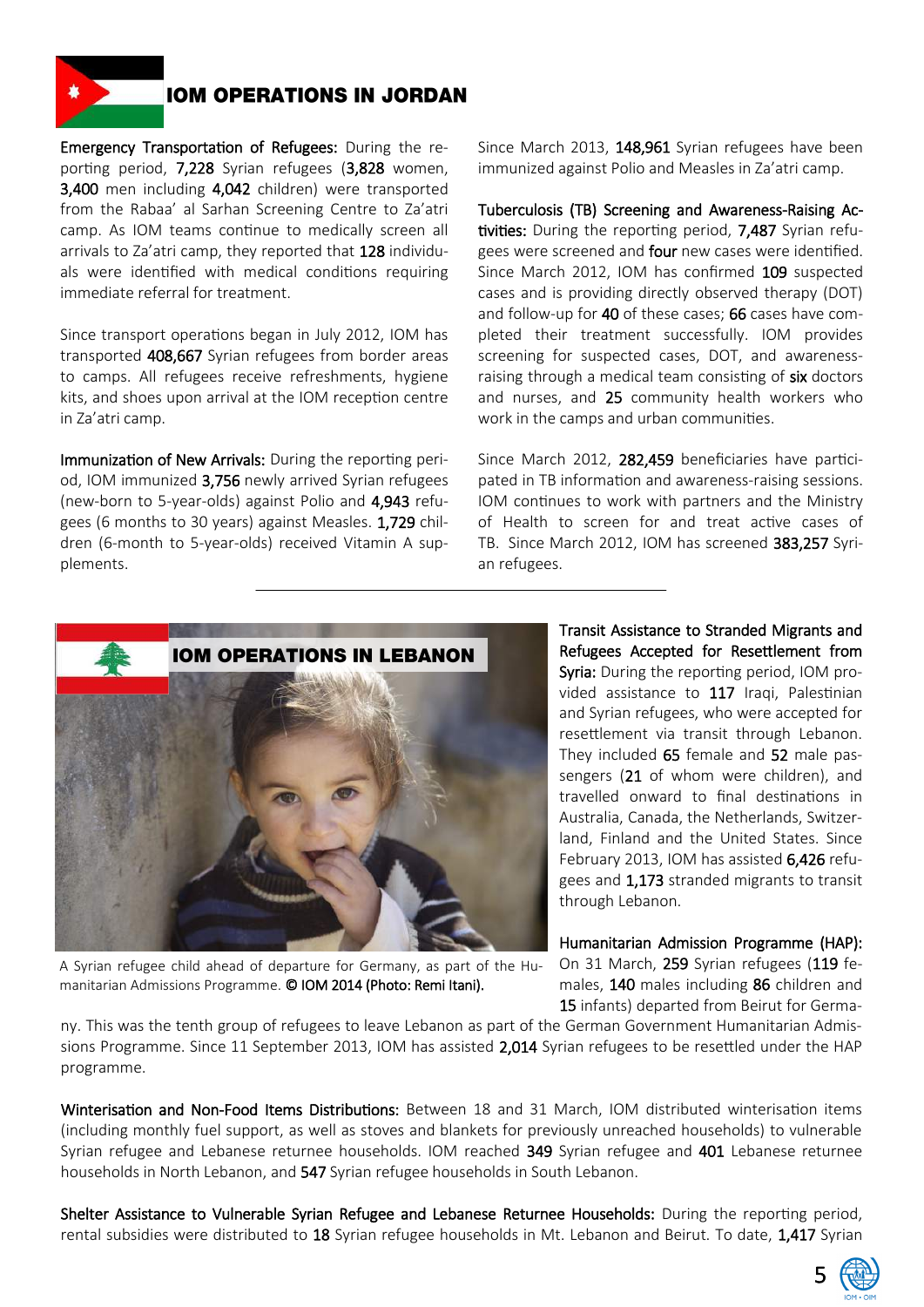### IOM LEBANON OPERATIONS cont.

refugee and Lebanese returnee households have benefitted from IOM's rental subsidy assistance.

Mental Health and Psychosocial Support (MHPSS): From 18 to 31 March, 878 Syrian and Lebanese individuals received psychosocial support through expert staff the Dari community centre in the Bekaa (86 beneficiaries) and through a mobile team in the Saida district of South Lebanon (792 beneficiaries). Overall, 112 women, 19 men, 56 adolescents and 691 children participated in recreational, educational, and artistic mediation activities, physical activities, awareness-raising sessions, family support groups, focus group sessions and individual counselling sessions. Individual counselling sessions were given to 14 women and 15 children with specific psychosocial support needs.

The second module of the course on 'Psychosocial Support and Dialogue' offered by IOM and the Lebanese University (LU) was delivered from 21 to 23 March, to 35 participants from Syria and Lebanon. The module focused on psychosocial assessment in emergency settings, and covered topics related to the participatory assessment, ethical considerations in psychosocial assessment and the use of different tools and guidelines for implementing field work.

Primary Health Care Assistance for Syrian Refugees, Lebanese Returnees and Lebanese Host Communities: Three Primary Health Care centres (PHCs) in Tyre, Nabatieh and Marwanieh in South Lebanon continue to receive support from IOM. At the centres, IOM provides subsidized consultations, free acute and chronic medications to beneficiaries and reimburses medical and administrative staff for additional working hours needed to accommodate the increase in demand for services. Between 15 and 28 March, services delivered to Syrian refugees included 770 primary healthcare consultations (455 female, 315 male), 64 antenatal care visits and 98 vaccinations for children. Forty-six Lebanese host community members and returnees also benefitted from medical consultations, diagnostic tests and antenatal care during the reporting period.

Since the start of the project, 4,402 consultations have been provided to Syrian refugees, and 411 to Lebanese host community members/returnees. In addition, an IOM community health team has reached 2,304 refugee households in the area, informing them of the services available. During the reporting period, the same team offered health awareness sessions to 308 participants at the three PHCs. Topics included: HIV, STDs and family planning; personal hygiene, scabies and lice; and diabetes, hypertension and cardiovascular diseases.

Support for National Health Systems: IOM donated office equipment including computers, printers, scanners and fax machines and fridges to 13 Ministry of Social Affairs (MoSA) centres in the North (4), Mt Lebanon (3), Bekaa (2), in the South (2), Beirut (1) and Nabatieh (1). MoSA had previously expressed a need for such equipment in order to be able to communicate effectively with the ministry at the central level. This donation falls under IOM's commitment to support and strengthen national health systems in Lebanon.



As part of an inter-agency cross-border convoy, IOM along with WFP, UNHCR, UNICEF and WHO provided a total of 78 trucks carrying food and NFIs from Turkey's Nusaybin border point to Qamishli in Syria. © IOM 2014 (Photo: IOM Turkey).

Distribution of Winterisation Kits to Out -of-Camp Populations: Between 18 and 31 March, IOM distributed winterisation kits containing mattresses, blankets, pillows and carpets to 110 households (567 individuals) living in Kirikhan town and three villages in Hatay province. Additionally, through a local NGO, 1.4 tons of coal were distributed to 14 households in Reyhanli.

During the reporting period, IOM conducted a needs assessment in Hassa district of Hatay province (situated 40km from Kirikhan) where 331 households (1,589 individuals) were assessed. IOM will continue with the assessment until all Syrian households living in Hassa are verified and distributions will be undertaken as required following the assessment.

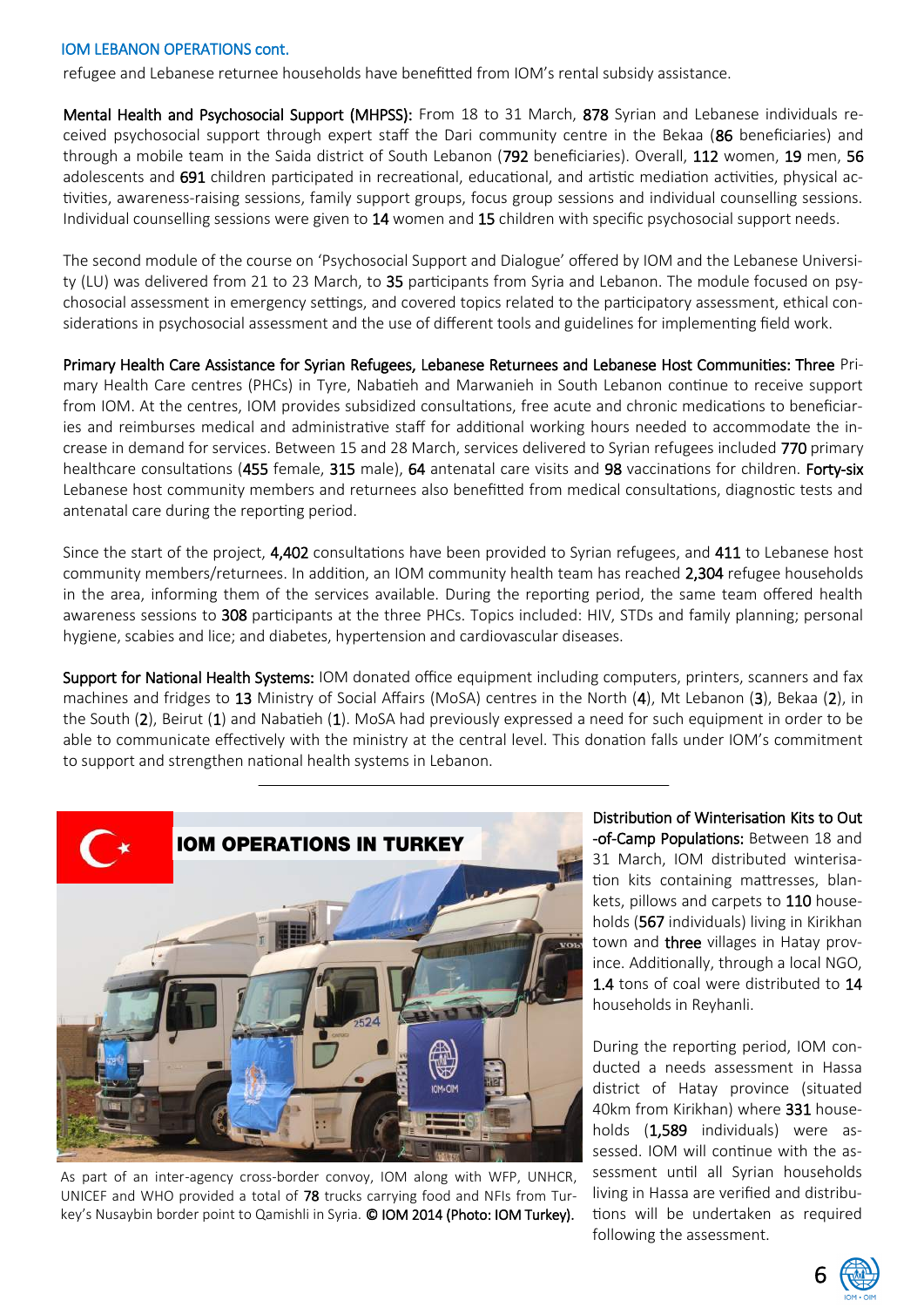### IOM TURKEY OPERATIONS cont.

Transportation Services for Residents of Adiyaman Camp: During the reporting period, IOM and partners assisted 1,274 Syrian nationals with transportation services from Adiyaman camp to medical facilities and social service centres. A total of 26,685 beneficiaries have been assisted with transportation services since the project began on 1 July 2013.

Transportation of school children in Urfa province is ongoing. IOM is supporting 778 students living outside of camps to reach school.

Voucher Programme: IOM continues to support 1,000 Syrian households living in Kirikhan through the provision of ticket cards enabling them to purchase food and hygiene items from selected markets. Each household



Children from Urfa province are provided transportation to reach school. © IOM 2014 (Photo: IOM Turkey).

member will receive TRY 30 per month for food, and every household will receive an additional TRY 40 to cover hygiene items. IOM will expand this activity to assist a further 700 households in Kirikhan and Reyhanli starting early April.

Inter-agency Cross-border Operations: Between 20 and 25 March, IOM Turkey took part in the first inter-agency cross -border convoy transporting relief items from the Nusaybin border point in Turkey to Qamishli in Syria. A total of 78 trucks containing food, hygiene kits, blankets, clothes, kitchen sets, mattresses and pillows left Turkey for Syria. IOM provided 10 trucks carrying 7,000 blankets, 5,000 hygiene kits, 5,000 kitchen sets, 5,000 pillows and 3,000 mattresses. IOM worked in close collaboration with WFP, OCHA, UNHCR, UNICEF and WHO in the planning of the movement.

ECHO Monitoring Mission: Between 25 and 27 March, ECHO Brussels and ECHO Ankara visited the IOM transportation project in Adiyaman camp, and the winterization and cash voucher program in Hatay province. The visit was accompanied by IOM field staff as well as staff from IOM Gaziantep and Ankara offices. During the mission, the team visited households in rural areas who had received winterisation items, met with the implementing partners, took part in a focus group discussion, and met households benefitting from the cash voucher program.

International Workshop on Syrians in Turkey, Social Acceptance and Integration: IOM supported and participated in a workshop organised by Hacettepe University on Syrians in Turkey, Social Acceptance and Integration. Under the management of the Migration and Politics Research Institute of Hacettepe University, a study was conducted with Syrians, local NGOs, and international organisations working with Syrians in Turkey. İnterim results of the research were discussed in a workshop held on 27 March with the cooperation of COMPAS-OXFORD University, IOM, the Disaster and Emergency Management Presidency (AFAD), Konrad Adenauer Stiftung-Turkey, Mirekoc as well as participation and support of respective government offices and public institutions of Turkey. The Chief of Mission for IOM Turkey participated as a panellist in the workshop and presented the Migration Crisis Operational Framework highlighting IOM's response for to the Syria Crisis.